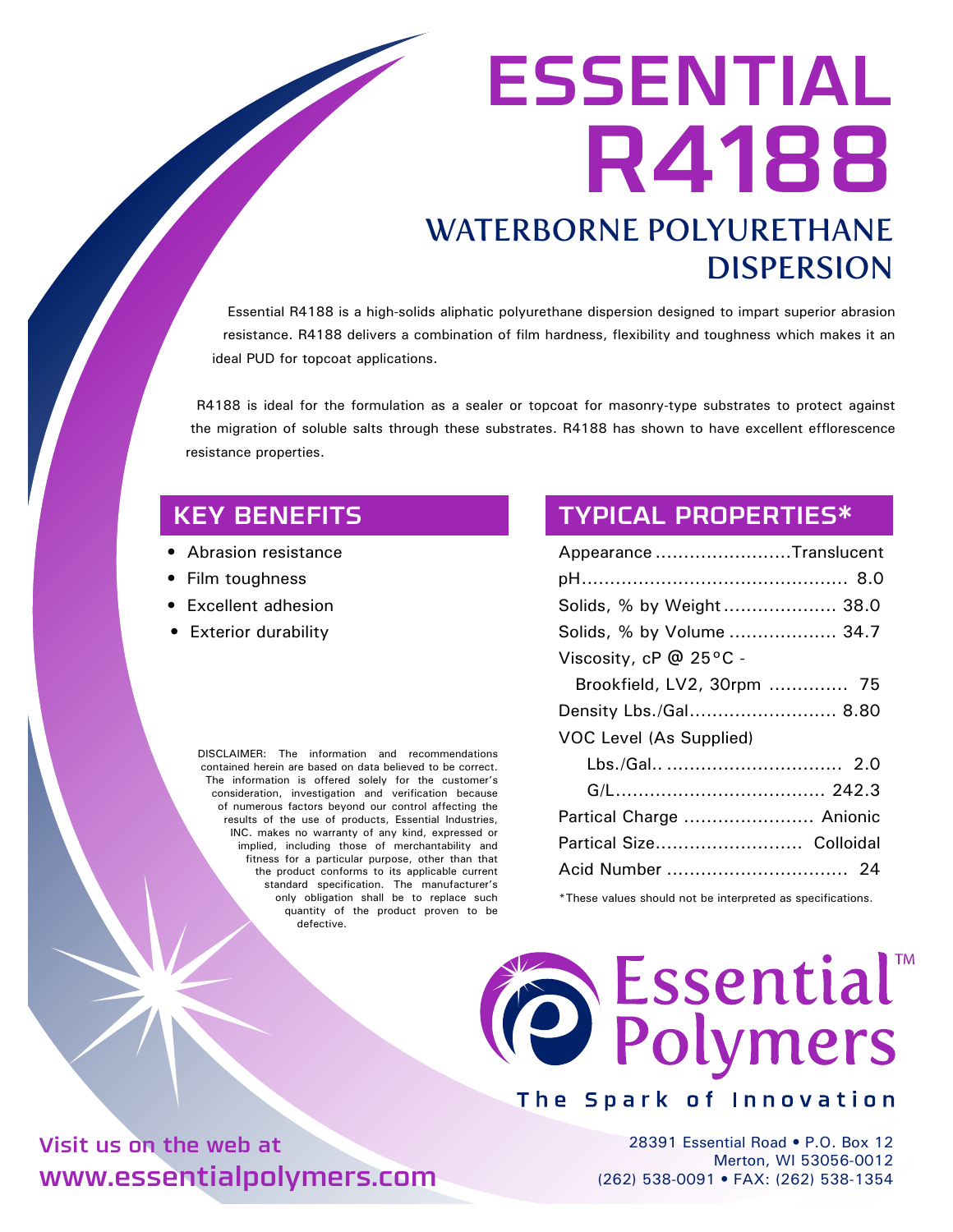# ESSENTIAL R4188 WATERBORNE POLYURETHANE DISPERSION

# Film Properties

All tests were performed on coatings kept at 77°F and 50% RH for seven days before testing.

Tests Performed on Aluminum Panels (1-Mil Dry Films)

| Grit Feed Taber Abrasion (Mg Loss, 500 Cycles, 1000g)  2 |  |
|----------------------------------------------------------|--|

# Starting Point Formulation

#### **ESSENTIAL R4188 / ESSENTIAL R5809** – Clear Formulation

| <b>Materials</b>                 | <b>Pounds</b> | <b>Gallons</b> |
|----------------------------------|---------------|----------------|
| <b>Essential R5809</b>           | 501.00        | 57.45          |
| <b>Essential R4188</b>           | 134.00        | 15.23          |
| Water                            | 86.90         | 10.43          |
| <b>Premix Next Three Items:</b>  |               |                |
| Water                            | 29.00         | 3.48           |
| Dowanol <sup>®</sup> DPM         | 7.50          | 0.94           |
| Dowanol <sup>®</sup> DPnB        | 60.00         | 7.94           |
| Jonwax <sup>®</sup> 26           | 19.00         | 2.32           |
| Tego <sup>®</sup> Glide 440      | 3.90          | 0.46           |
| Tego 800                         | 10.50         | 1.22           |
| Zonyl® FSJ                       | 0.85          | 0.09           |
| Acrysol <sup>®</sup> RM-825      | 3.80          | 0.44           |
|                                  | 856.45        | 100.00         |
| <b>Formulation Attributes:</b>   |               |                |
| Solids, % by Weight              | 30.05         |                |
| Solids, % by Volume              | 27.50         |                |
| Viscosity, Seconds               | $30 - 35$     |                |
| Desity, Lbs./Gal.                | 8.5           |                |
| Calculated VOC (Excluding Water) |               |                |
| G/L                              | 255           |                |
| Lbs./Gal.                        | 2.13          |                |



**28391 Essential Road P.O. Box 12 Merton, WI 53056-0012 (262) 538-0091 • FAX: (262) 538-1354**

www.essentialpolymers.com